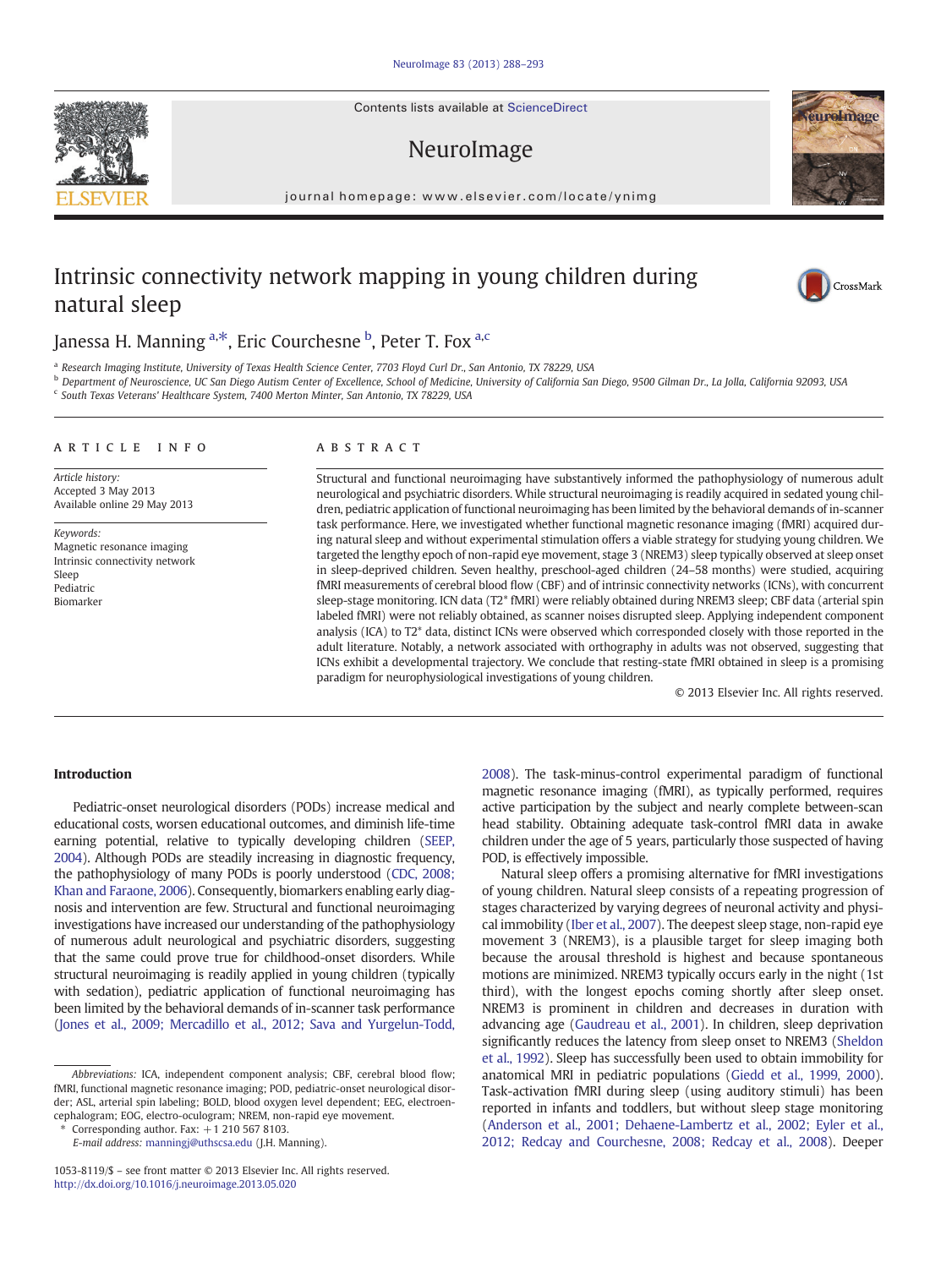sleep stages would be expected to exhibit weaker stimulus-driven neural responses, but also to be less confounded by motion artifact and arousal. As an alternative to task-activation fMRI, many neurophysiological variables can be meaningfully measured during eyes-closed rest, detecting developmental and disease-related regional alterations, as follows [\(Connor et al., 2012; Smith et al., 2009\)](#page-5-0).

Resting-state alterations in cerebral blood flow (CBF), cerebral blood volume, blood transit time, cerebral metabolic rates of glucose and oxygen, oxygen extraction fraction, and other physiological variables have been employed for decades to detect regional abnormalities in neurological and psychiatric disorders ([Drevets et al., 2002](#page-5-0)). For many years, these physiological variables could only be measured using radiotracers, i.e., with exposure to ionizing radiation. More recently, advances in fMRI methods allow several hemodynamic and metabolic variables to be quantified without radiation exposure, thereby making them acceptable for routine use in children ([Silva and Paiva, 2009](#page-5-0)). Of these fMRI techniques, CBF as measured by arterial spin labeling (ASL) is the most well validated and widely available. Developmental changes in whole-brain and regional CBF can be detected using ASL fMRI, as well as with H215O-positron-emission tomography [\(Chugani, 1998\)](#page-5-0).

Intrinsic connectivity networks (ICNs), also termed resting-state networks (RSNs), are a neurophysiological phenomenon first reported using (and still most readily detected by) blood oxygen level dependent (BOLD) fMRI ([Biswal et al., 1995](#page-5-0)). ICNs are extracted from BOLD images by virtue of the temporal coherence of spontaneous fluctuations in T2\* signal (a mixture of hemodynamic and metabolic variables) in structurally and functionally connected brain regions [\(Beckmann et al., 2005\)](#page-5-0). ICN's were originally detected by region seeding, i.e., selecting a brain region and computing its covariance with all other brain voxels. Alternatively, ICNs can be extracted by independent component analysis (ICA), a fully data-driven procedure that ranks networks by temporal coherence. Both approaches can distinguish between patient and control populations [\(Greicius et al., 2007;](#page-5-0) [Hoffman et al., 2011\)](#page-5-0). Furthermore, at least some ICNs are present during natural sleep in infants, suggesting that both approaches should work with pre-school aged children [\(Gao et al., 2009](#page-5-0)).

The purpose of the present investigation was to test the feasibility of obtaining useful resting-state fMRI data during natural sleep in preschool-aged children. In particular, we targeted the first epoch of NREM3 after sleep onset, using in-scanner electrophysiological monitoring to confirm sleep stage. Anatomical (T1-weighted) and two types of physiological (fMRI) MRI data were obtained: BOLD (T2\*) image volumes for ICN analysis; and, ASL image volumes for CBF analysis. To our knowledge, this is the first report of in-scanner sleep dynamics in a pediatric population. Furthermore, we believe this is the first paper to investigate ICNs in preschoolaged children.

#### Methods

#### Participants and participant preparations

Participants were typically developing children between the ages of 24 and 58 months serving as controls for a larger fMRI study on autism. Children were administered the Autism Diagnostic Observation Schedule — Revised. All scores were below diagnostic thresholds. To qualify, children had to score below diagnostic thresholds on both the language and social subscales. Additionally, language samples were obtained during ADOS — R testing and seven children used phrase speech. These seven all underwent sleep-onset fMRI with electrophysiological sleep-stage monitoring. [Table 1](#page-2-0) shows the ages and genders of the seven participants. This study was approved by the Institutional Review Board of the University of Texas Health Science Center at San Antonio. Parents provided permission for their children's participation.

Participants were brought to the imaging suite by their parent(s) at or after their typical bedtime, typically around 8:00–9:00 p.m. Children were mildly sleep deprived by limiting daytime naps. Children were put to bed by their parent(s) in a child-friendly bedroom adjacent to the MRI suite. When judged by the parent(s) to be deeply asleep, the child was carried to the MRI suite and prepared for imaging. Preparations included placing noise-reduction ear plugs, adhesive electrodes and foam head restraints.

### Sleep-stage monitoring

MRI-compatible, carbon-fiber electrodes were placed frontally to monitor the electroencephalogram (EEG) and periorbitally to monitor the electro-oculogram (EOG). Two frontal channels were placed, one monitored and one used to quickly change monitored lead when needed. Data were acquired using a commercially available, digital recording system (Biopac™, Goleta, CA). Sleep stage was assessed prior to and immediately following each image-acquisition epoch, as recording channels saturated with scanner noise during image acquisition. Sleep-stage was determined in an ongoing manner by an investigator trained in pediatric sleep-stage scoring (JM). Research staff remained in the scanning suite and in tactile contact (hand on leg) with the children throughout image-data acquisition, to detect arousal. An in-scanner, infra-red video camera (with a monitor adjacent to the MRI console) was also used to detect arousal.

#### Image acquisition

MRI data were obtained on a 3T Siemens TIM-Trio (Siemens Medical Solutions, Erlangen, Germany), using a standard 12-channel head coil as a RF receiver and the integrated circularly polarized body coil as the RF transmitter. T1-weighted images were acquired using the MPRAGE pulse sequence with TR  $/$  TE = 2200  $/$  2.72 ms, flip angle  $= 13^{\circ}$ , TI  $= 766$  ms, and volumes  $= 208$ , 1 mm<sup>3</sup> voxel size. BOLD (T2\*-weighted) images were acquired with TR / TE =  $3000$  / 30, flip angle =  $90^{\circ}$ , and volumes =  $100$ ,  $2 \times 2 \times 4$  mm<sup>3</sup> spatial resolution. CBF ASL images were obtained with TR  $/$  TE = 4780  $/$  23 ms, flip angle  $= 90^{\circ}$ , 4 mm slice thickness, and volumes  $= 32$  with each time point taking 4.8 s.

Scans were obtained in prioritized order ([Fig. 1\)](#page-2-0), with the localizer and T1-weighted anatomical scans being obtained first. Functional scans were obtained thereafter, in the order of in-scanner loudness. The T2\* protocol, with an in-scanner loudness of 106 dB (A), was obtained second. The ASL sequence, with an in-scanner loudness of 114 dB (A), was performed third. While all MRI sequences produce loud "banging" sounds as the gradients are energized, the T1 and T2\* sequences are repetitive and rhythmic, making them less likely to cause arousal. The ASL sequence, by contrast, is more dysrhythmic, with abrupt loudness transitions at shifts between the labeling and recording phases.

#### Data analysis

ICNs were computed using the FMRIB MELODIC software package, as follows. T1-weighted anatomical images were preprocessed using the brain extraction tool (BET) to remove skull and non-brain tissues [\(Jenkinson et al., 2005\)](#page-5-0). FMRIB's MELODIC was then run on the T2\* weighted BOLD images using a high pass filter of 100 s. MCFLIRT motion correction, brain extraction, and spatial smoothing of 5 mm FWHM were conducted ([Jenkinson et al., 2002](#page-5-0)). Multi-session temporal concatenation with a fixed dimensionality of 20 components was conducted on group-wise data ([Beckmann et al., 2005; Smith et al.,](#page-5-0) [2011](#page-5-0)). Registration of T2\* BOLD images to anatomical images was done with a normal search and 7° of freedom. Registered brains were then converted into standard space using a resampling resolution of 4 mm. ICNs were behaviorally interpreted by reference to independent component analysis of the BrainMap database, as described by [Smith et](#page-5-0) [al. \(2009\)](#page-5-0).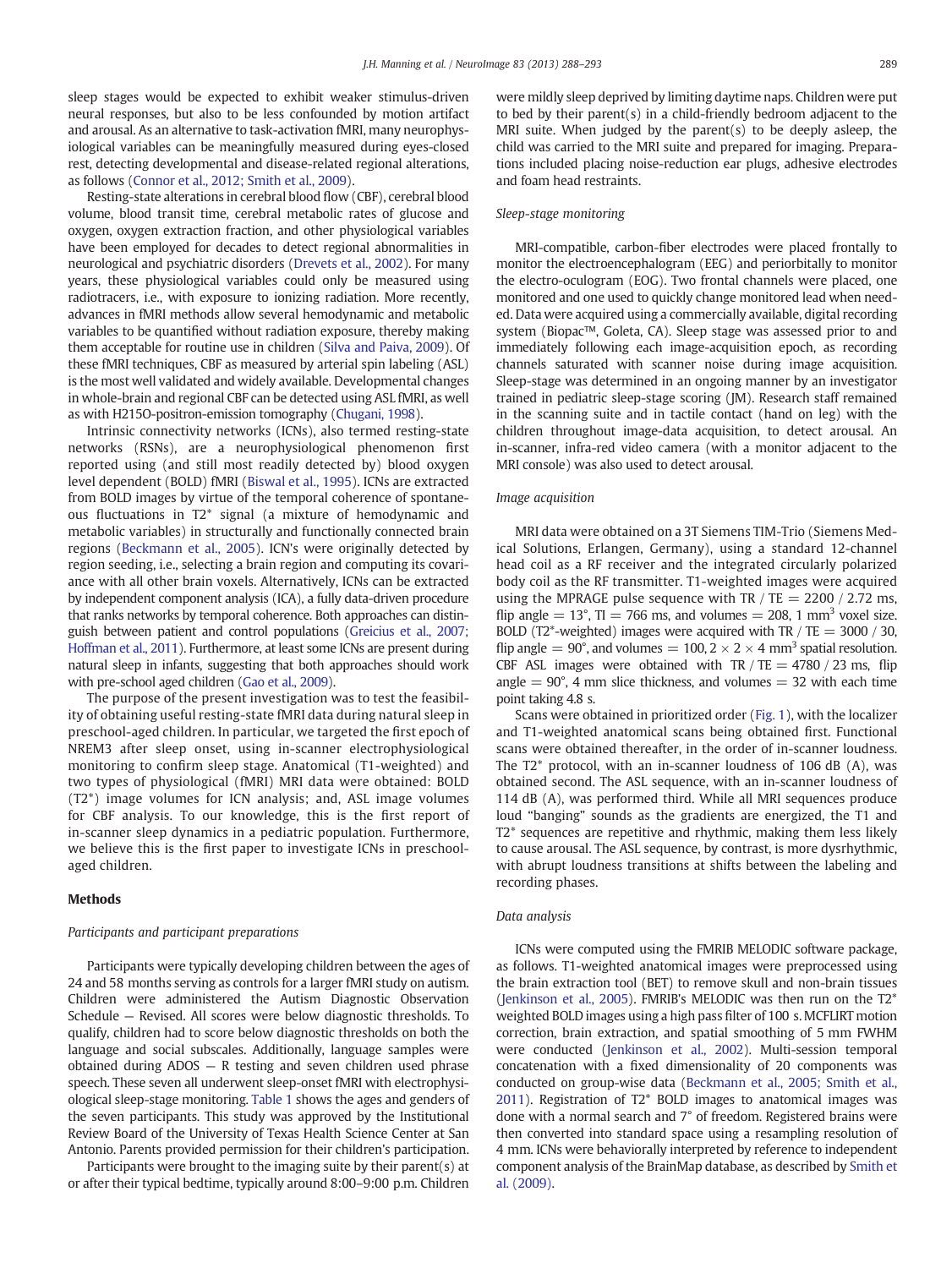### <span id="page-2-0"></span>Table 1

Participants with in-scanner sleep-stage monitoring. Seven subjects participated in this study, ranging in age from 24 to 58 months. Age = post-natal months. All seven subjects contributed to sleep-stage analysis. All seven participants underwent in-scanner sleep-stage monitoring with EEG, EOG and video monitoring. Acquisition time = minutes of fMRI data acquired in NREM3 sleep for Session 1 (S1) and Session 2 (S2). Sessions = number of scanning session per child. Sequences = number of image-acquisition epochs initiated per child. Arousals = number of confirmed arousals, either brief (B) or full (F). Arousal cause = cause of full arousals, where P = subject preparation; ASL = ASL pulse-sequence acquisition; and  $T2^* = T2^*$  pulse-sequence acquisition.

| Child | Age             | Gender | Acquisition time (S1; S2) | Sessions | Sequences | Arousals $(B; F)$ | Arousal cause:                      |
|-------|-----------------|--------|---------------------------|----------|-----------|-------------------|-------------------------------------|
|       | 24              |        | 49.1(49.1;0.0)            |          |           | 0:3               | P, ASL, P                           |
|       | 29              | M      | $62,833$ $(0.0; 62,833)$  |          |           | 0:1               | ASL                                 |
|       | 35              | M      | 52.983 (52.983; $n/a$ )   |          |           | 1:3               | P, ASL, ASL                         |
|       | 39              | M      | 39.183 (34.017; 5.167)    |          |           | 4;6               | P. T2 <sup>*</sup> , P. P. ASL, ASL |
| ςa    | 53 <sup>a</sup> |        | 33,933 (33,933; 0.0)      |          |           | 2:6               | P. T2*, P. P. ASL, P.               |
| 6     | 56              |        | 82.033 (53.133; 28.9)     |          |           | 2:3               | T <sub>2</sub> *, ASL, ASL          |
|       | 58              | M      | 54.6 (41.683; 12.917)     |          |           | 0:2               | $T2^*$ , ASL                        |

<sup>a</sup> Subject excluded from ICN analysis due to insufficient T2\* data.

#### Results

#### In-scanner sleep stage

MRI data were successfully acquired only in the NREM3 sleep stage. Our young, sleep-deprived participants tended to fall rapidly into NREM3 and to remain in that state for extended periods of time. Despite there being only a one EEG and one EOG, sleep stage was clearly detectable when the leads were not saturated with MRI radiofrequency energy. NREM3 image-acquisition epochs of 30–50 min were common (Table 1). When image acquisition was attempted in lighter sleep stages (NREM2 and REM), children immediately aroused fully.

#### Arousals

Arousals of two types were observed: brief and full. Brief arousals were incomplete awakenings lasting 2–5 s and not requiring removal from the scanner. These were observed chiefly by EEG/EOG and were relatively uncommon (9 episodes; Table 1). Additional brief arousals may have occurred during image-acquisition epochs, but would not have been detected due to channel saturation.

Full arousals were complete awakenings, being observed behaviorally as well as by EEG/EOG. Full arousals were more common than brief arousals, with 24 full-arousals being recorded. The most common cause of full arousal was subject preparation, most notably placement of earplugs and adhesive electrodes. The second most common cause of full arousal was the initiation of an ASL sequence. Arousals during the T2\* sequence were uncommon, despite their duration (multiple 15-min epochs) being much longer than the ASL sequences (2.5-min epochs).

#### Sleep-state image acquisition

All seven children were successfully imaged during natural sleep, for at least part of the imaging protocol. In all seven children, T1-weighted anatomical scans suitable for spatial normalization of the functional images were obtained. Motion in all completed scans was minimal, with mean relative displacement ranging from 0.05 to 0.1 mm (mean  $= 0.072$ , SD  $= 0.012$ ). In six of the seven children, at least two 15-min epochs of T2\* images suitable for ICN analysis were obtained. In the seventh child, 15 min of T2\* data were obtained. ASL CBF image acquisition proved the most problematic to obtain, as all seven children were fully awakened by sequence onset in at least one imaging session. Useful ASL data were obtained only in three subjects.

#### Intrinsic connectivity networks

Each included subject provided 600 brain volumes for analysis. At a dimensionality of 20, ICA applied to twelve, 15-min T2\* image volumes from 6 subjects (2 per subject) extracted 18 non-artifactual ICNs. Of these, the ten accounting for the most variance are illustrated in [Fig. 2.](#page-3-0) The ICNs observed here in sleeping children corresponded closely both to those reported in 35 awake, resting-state healthy adults and to those observed by applying ICA analysis on the data from the BrainMap database, a large (~33,000 subjects) task-state data set [\(Fox and Lancaster,](#page-5-0) [2002; Smith et al., 2009](#page-5-0)). [Table 2](#page-4-0) lists the observed pediatric ICNs ranked by variance accounted for and the closest analog (by spatial pattern) from adult networks. The rank order of the ICNs (based on % variance accounted for) differed between the groups. For example, ICN1 in the present study most closely matches the adult ICN9, as reported by [Smith et al. \(2009\)](#page-5-0). One notable difference between the pediatric ICNs reported here and the adult ICNs reported by [Smith et al. \(2009\)](#page-5-0) is the absence of Smith's ICN3, associated with orthographic processing.

#### **Discussion**

The most fundamental observation of the present study is that interpretable resting-state functional MRI images can be obtained during natural, unsedated sleep and without experimental interventions (i.e. without stimulation or task performance) in preschool-aged children (25–58 months). Structural MRI was also successfully obtained during NREM3 sleep, allowing for successful registration to the BOLD images. For approximately 1 h following sleep onset in mildly sleep-deprived toddlers, sleep consisted almost entirely of stage NREM3. In this sleep stage, T2\* BOLD fMRI images were readily acquired. T2\* BOLD data during NREM3 provided ICNs quite similar to



Fig. 1. Image-data acquisition time line. Prep = subject preparation, including placement of sound-attenuating ear plugs, adhesive electrodes, and foam head restraints. Localizer = anatomical localization scan to position the imaging volume. T1 = T1-weighted anatomical scan. T2\* = 15 min BOLD image-volume acquisition for ICN analysis. ASL = 2.5 min arterial spin labeled acquisition. The number of epochs of T2\* (1-3) and ASL data (3-5) varied across subjects, depending on sleep duration. SS = sleep-stage determination, which was performed between all imaging epochs.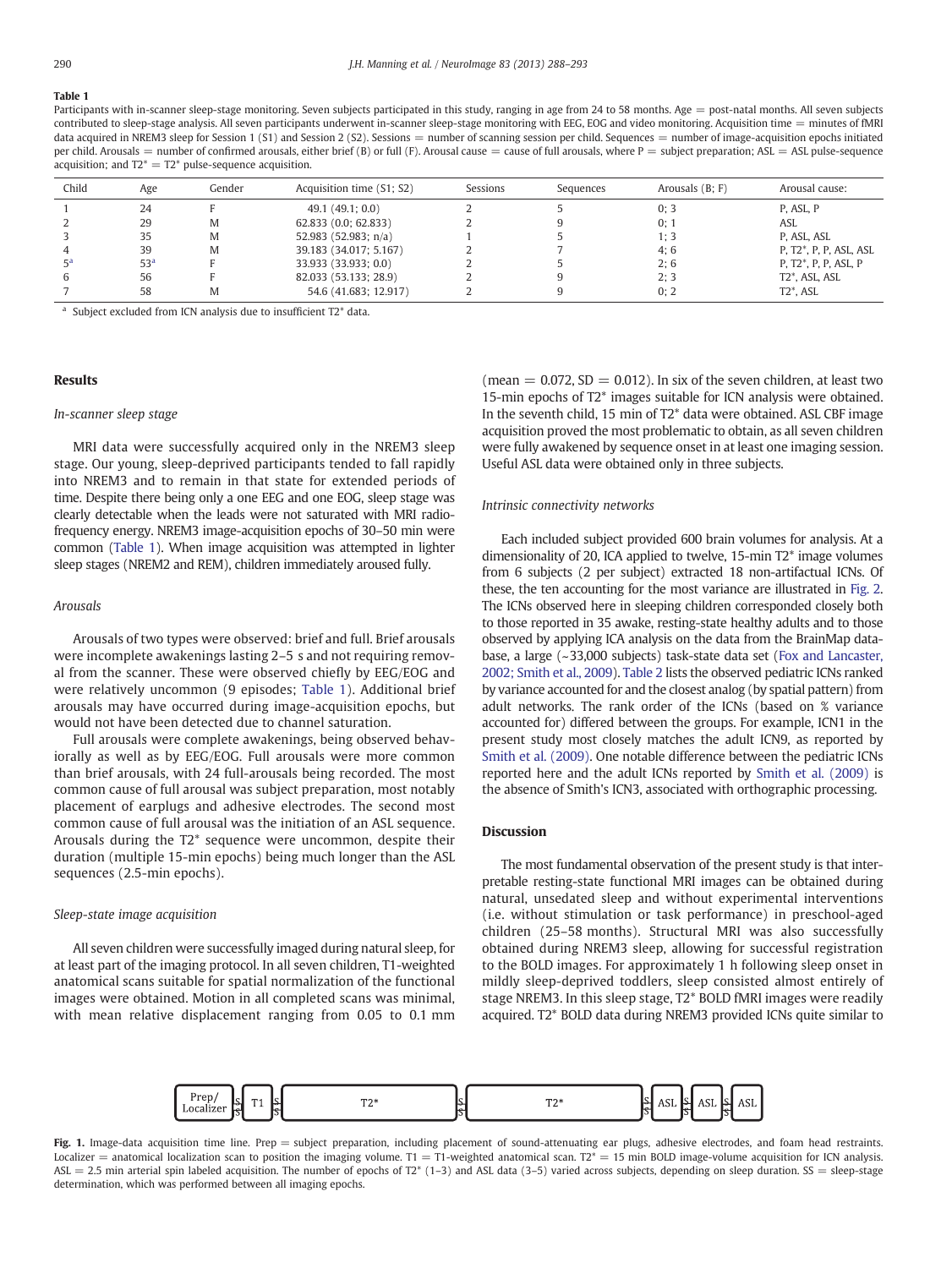<span id="page-3-0"></span>

**Fig. 2.** Intrinsic connectivity networks (ICNs). The ten ICNs accounting for the greatest variance in seven, soundly sleeping (NREM3), preschool-aged children (24–58 months) are illustrated (p ≤ 0.05). The ICNs observed here in sleeping children corresponded closely both to those reported in 35 awake, resting-state healthy adults and to those observed by applying ICA analysis on the data from the BrainMap database [\(Fox and Lancaster, 2002](#page-5-0)), a large (~33,000 subjects) task-state data set [\(Smith et al., 2009](#page-5-0)). [Table 2](#page-4-0) lists the observed pediatric ICNs ranked by variance accounted for and the closest analog (by spatial pattern) from adult networks.

those observed in adults, with exceptions which suggest a development trajectory. Acquisition of the louder, less rhythmic ASL CBF fMRI sequence was problematic, typically interrupting sleep. This suggests

that fMRI acquired during natural sleep, and particularly ICN analysis of T2\* BOLD images, offer a promising paradigm for investigating normal brain development and the neuropathophysiology of PODs.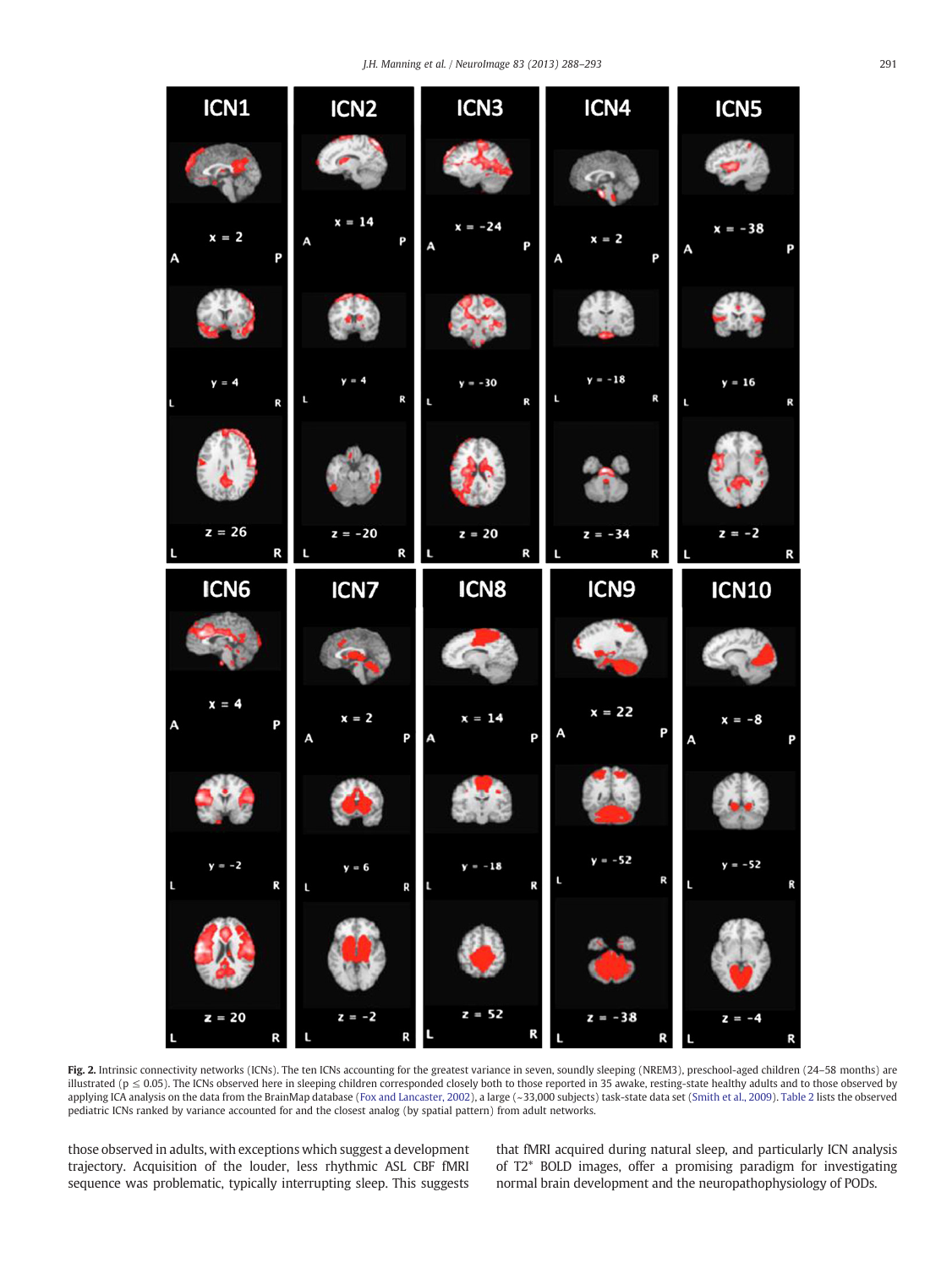# <span id="page-4-0"></span>Table 2

Intrinsic connectivity networks (ICNs). ICN rank  $=$  ICN rank order by explained variance ( $p \le 0.05$ ). Smith ICN = rank order of ICN's reported by [Smith et al. \(2009\)](#page-5-0) based on concurrent ICA analysis of 35 healthy controls and the BrainMap database ([Fox and Lancaster, 2002\)](#page-5-0). Behavioral domain  $=$  functional properties of each ICN, as determined by behavioral meta-data in the BrainMap database associated with each ICN.

| <b>ICN</b><br>rank | Explained<br>variance | Total<br>variance | Smith<br><b>ICN</b> | Behavioral domain            |
|--------------------|-----------------------|-------------------|---------------------|------------------------------|
|                    | 16.1299               | 7.51616           | 9                   | Pain perception              |
| 2                  | 7.40104               | 3.4487            | 8                   | Executive control            |
| 3                  | 7.14941               | 3.33145           | 6                   | Sensorimotor                 |
| 4                  | 6.77173               | 3.15546           | X                   | Pons & medulla oblongata     |
| 5                  | 6.32618               | 2.94785           | 10                  | Cognitive & language         |
| 6                  | 5.42852               | 2.52956           | 7                   | Auditory                     |
| 7                  | 5.32772               | 2.48259           | 14                  | Basal ganglia and cerebellum |
| 8                  | 5.30576               | 2.47236           | 4                   | Default mode network         |
| 9                  | 5.26252               | 2.4522            | 5                   | Cerebellum                   |
| 10                 | 5.04266               | 2.34976           |                     | Vision: motion & space       |

#### Sleep-stage monitoring

To our knowledge, this is the first report of sleep-stage monitoring during MRI in children. Sleep-stage monitoring during anatomical MRI is unnecessary, as level of sleep would not alter anatomical studies, other than by affecting subject mobility. Functional studies, on the other hand, will almost certainly be affected by sleep stage. For task-activation fMRI (e.g., auditory stimulation during sleep), depth of sleep will likely determine the amplitude of neural responses and, thereby, the magnitude of the observed fMRI activations. For fMRI ICN studies, the spatial pattern of the observed networks will likely be unaltered by depth of sleep, as networks observed at rest mimic those used during task performance. Resting-state and task-state ICA analyses provide similar network decompositions. On the other hand, the temporal coherence of individual networks may well differ between wakefulness and deep sleep, potentially explaining the differences in ICN rank order observed here (Table 2).

As anticipated, our sleep-deprived, young (24–58 months) subject sample exhibited prolonged epochs of NREM3 sleep starting rapidly after sleep onset. In this sleep stage, anatomical MRI and T2\* fMRI (for ICN analysis) were reliably obtained. ASL fMRI (for CBF analysis) was not reliably obtained, as the noise generated by this substantially louder and less rhythmic sequence (with distinct labeling and read-out phases) routinely aroused the children.

An unanticipated observation was that intermediate sleep stages were not observed. When children were roused by scanner noise, they roused fully and needed to be returned to their parents for comforting and (at the parents discretion) re-establishment of sleep. This observation suggests that sleep-stage monitoring may be unnecessary, as a sleep-deprived child sleeping during fMRI can be presumed to be in NREM3 sleep, at least based on our 7-subject sample. If this is a reliable generalization, eliminating sleep-stage monitoring in future studies could substantially decrease the subject burden of this study as well as increase success rate. The majority of full arousals were caused by subject preparation [\(Table 1\)](#page-2-0), most notably the placement of adhesive electrodes for sleep-stage monitoring. It is possible, albeit unlikely, that a child exited NREM3 briefly and returned to NREM3 during an imaging sequence. This is most likely to have occurred during the longer T2\* acquisition. Fortunately, when sleep stage transitions occur in a sleep center setting, they are frequently preceded by a brief arousal [\(Sheldon et al., 1992\)](#page-5-0). We believe that this brief arousal, when it occurred during data acquisition in the MRI, resulted in full awakening (see [Table 1.](#page-2-0)). However, if REM sleep did occur, undetected, during the resting state MRI, we would expect the order of ICNs to be altered with visual networks accounting for more variability and frontal, executive networks accounting for less variability. We did not see visual networks increasing in ICN rank.

#### ICNs

The spatial patterns of the ICNs observed in deeply sleeping young children corresponded closely to those observed in awake adults, with some exceptions. The rank order observed was markedly different (Table 2). Given that the temporal coherence of individual ICN's varies with cognitive state [\(Fransson et al., 2009](#page-5-0)) it would be expected that it would vary with depth of sleep and, potentially, with fluctuations in the cognitive content (including dreams) of sleep. Additionally, there were some variations in ICN pattern. For example, ICN4 in our study including pons and medulla oblongata was not found in [Smith et al.](#page-5-0) [\(2009\)](#page-5-0). We believe that it is a representation of the reticular activating system's role in sleep maintenance. Additionally, a visual-system ICN strongly implicated in orthography (ICN3 from [Smith et al., 2009](#page-5-0)) was not observed. This suggests a developmental trajectory of ICNs – e.g., with orthographic-network connectivity being augmented by the process of learning to read – which could potentially be used to characterize normal development as well investigate developmental delays and therapeutic interventions.

The similarities found in the networks of our sleeping children to established networks in adults ([Smith et al., 2009\)](#page-5-0) are striking. In terms of the variance explained by each ICN, ICN1 corresponds well to pain perception in both fMRI activation studies and resting-state imaging in adults. ICN2 corresponds to executive control tasks, ICN3 to sensorimotor demands, ICN5 to cognitive and language tasks, ICN6 to audition, ICN7 to basal ganglia and cerebellum, ICN8 to the default mode network, ICN9 to cerebellum and ICN10 to visual processing of spatial and motion information. ICN4, the reticular activating system, was not represented in the published adult data, likely because is not needed to maintain rest or to perform in-scanner tasks.

Two additional possible sources of differences between the rank order of the ICNs observed here and those reported in adults deserve mention. First, our subject sample is admittedly small ( $n = 6$ ). Mitigating this, the acquisition duration (30 min) is substantially longer than the 8–10 min acquisitions often reported in the literature. The longer acquisition duration adds data points, increasing statistical strength without increasing sample size. We have 600 brain volumes per child for a total of 3600 brain volumes. The ICN calculation is based upon total volumes, not sample size. Second, because of the smaller brain/head size of pediatric subject sample, we were able to obtain the entire brain in all subjects. Functional MRI studies in adults frequently fail to obtain the more caudal portions of the cerebellum and brainstem.

The current version of the ICN analysis package used here (FSL, MELODIC) does not accommodate between-subject variation in scan duration. In the present study, two 15-min epochs of T2\* data were acquired in 6 of 7 subjects, with the 7th subject having only one epoch. Based on the observation that most arousals occur at transitions in pulse sequences, we would recommend a single, 30-min T2\* acquisition epoch. 30 min should provide sufficient data for robust (potentially per-subject) analysis, fit comfortably within the typical NREM3 duration observed ([Table 1](#page-2-0)), and minimize the risk of arousal.

#### ASL

The success rate of acquiring ASL CBF data was fairly poor. This pulse sequence is significantly louder and less rhythmic than the T1-weighted and T2\* pulse sequences, routinely arousing the subjects from sleep. While our experience might be taken to suggest that pursuing ASL CBF imaging in children is unproductive, it is known that brain hemodynamics and metabolism change dramatically throughout childhood [\(Chugani, 1998\)](#page-5-0). We would argue that fMRI studies of brain blood flow in sleeping children should be pursued. Acquiring ASL CBF data immediately after sleep onset (rather than after 30 min or more of T2\* imaging, as we did) may well improve the likelihood of